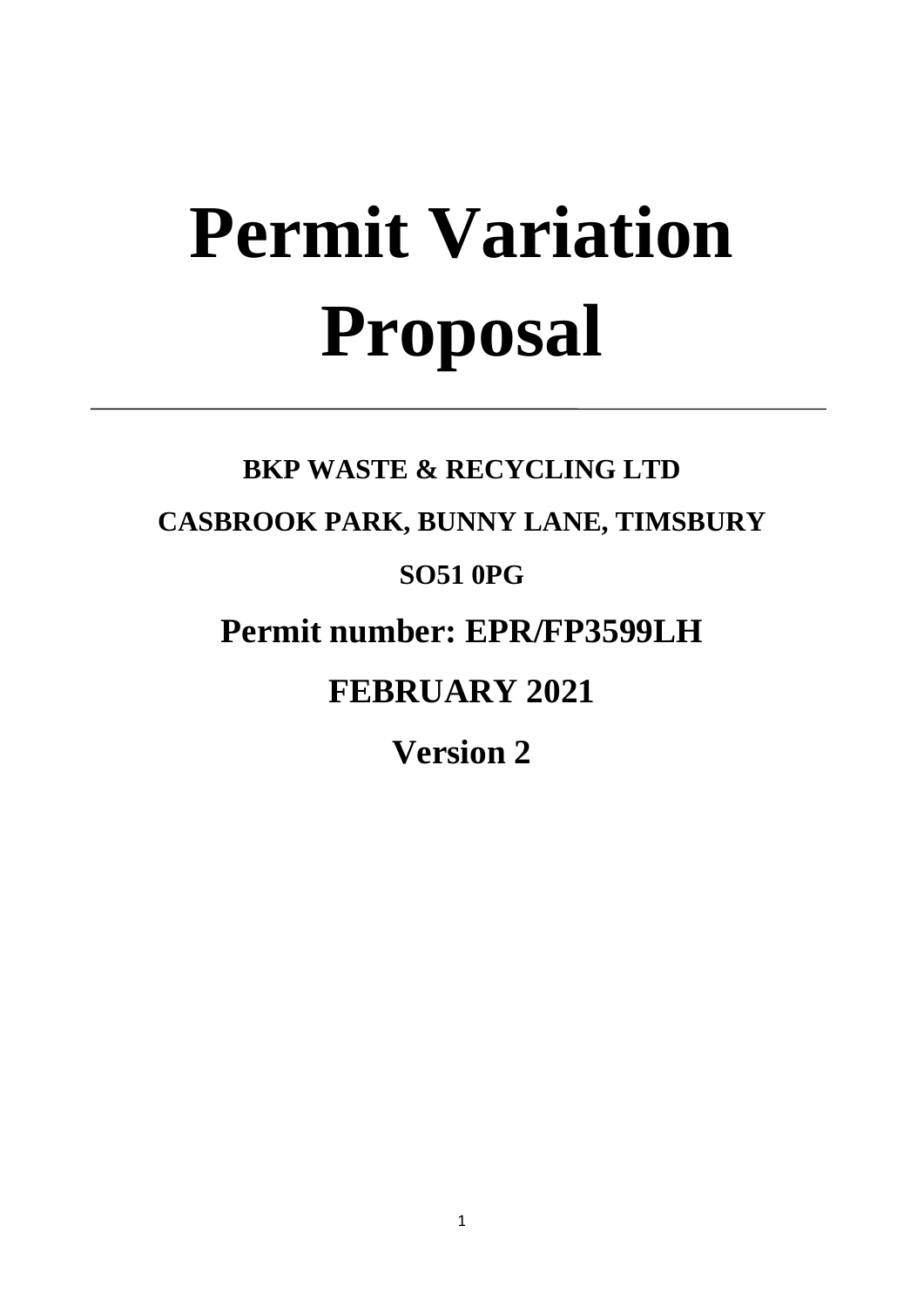**1. Non-Technical Summary**

# **2. Proposed Changes**

**3. Environmental Impacts of Proposed Changes**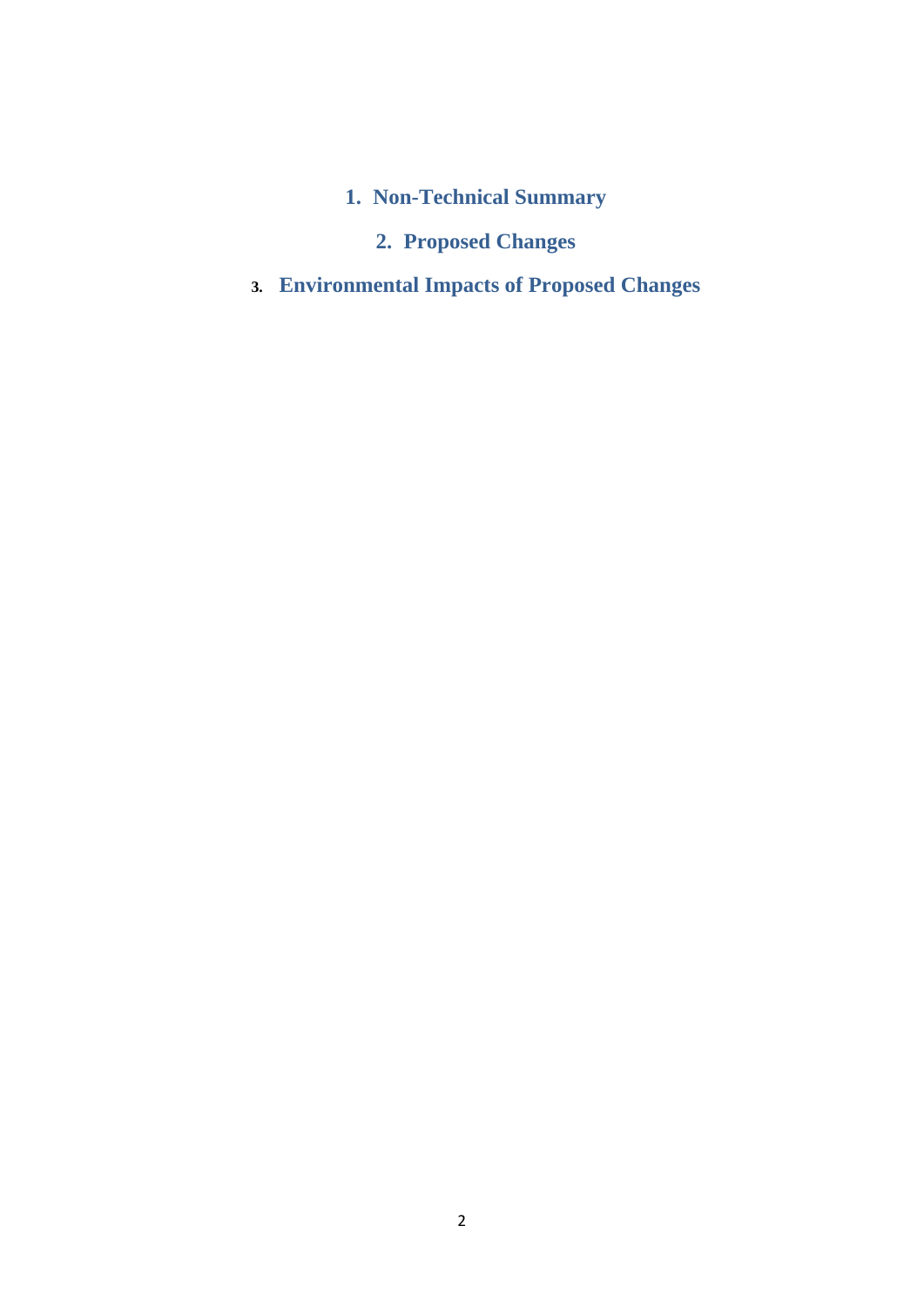# **Non-Technical Summary**

The Variation is being submitted in order to simplify on-site activities and expand the range of EWC codes for treatment, transfer and repacking. There are additions of some of the EWC codes on treatment activities to include materials of a similar chemical composition that are suitable for the processes onsite that are not included on the current permit.

We wish to add some new activities to develop the operations onsite;

We wish to wash off low-hazard empty hazardous containers to enable the recovery and recycling of material after chemical contaminants are removed.

We wish to mechanically or hand-sort mixed portable batteries by chemistry to enable them to be sent directly into recyclers and issue evidence notes on these batteries. We wish to be able to receive and sort industrial and automotive batteries and send to recycling facilities.

We wish to add recycling and recovery of road sweeping or similar inorganic wastes to recover fractions as washed aggregate products.

Adding in DAA5 Tanker washing as a directly associated activity to AR1 allowing the cleaning of our transport tankers following oil/water storage. Also addition to allow Disposal codes to allow for nonrecoverable materials which currently aren't covered. We are removing some treatment activities we do not currently use and any work will be sent directly to third party suppliers such as treating sewage.

Some storage capacities for activities are to be increased but none will require increased packaged waste storage areas to be built. Existing capacities under the permit are deemed to be insufficient. This is to allow growth and cover storage for additional activities on the site.

There will be no additional points of emission to air or water.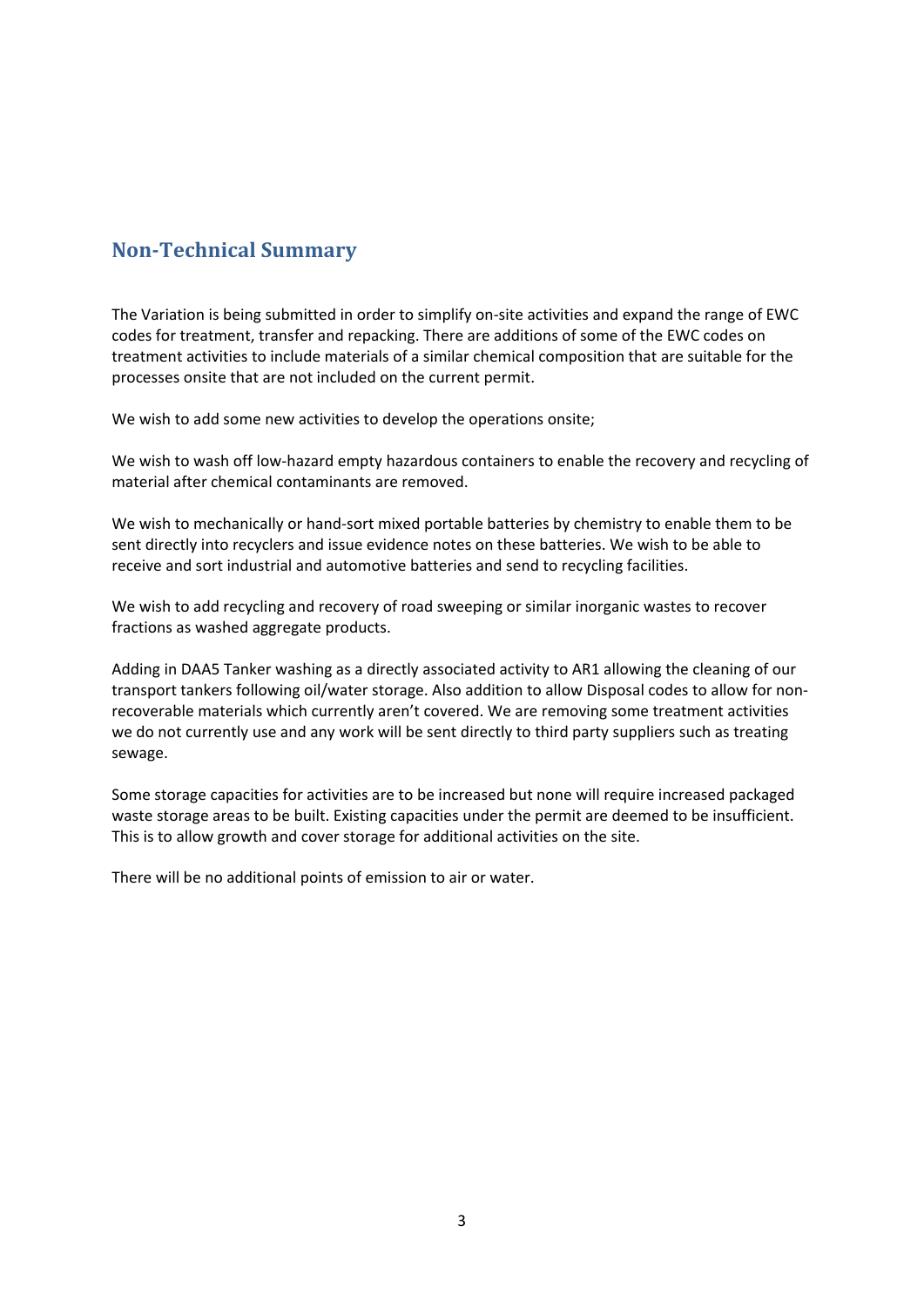# **Proposed Changes – As per spreadsheet – ''Permit variation activities V010''**

# **AR1 – Expansion of EWC Codes acceptable for treatment within this activity**

We would like to add additional EWC codes suitable for treatment via this activity. This is to include other oily waste streams suitable for oAVC treatment. Material will be treated onsite to separate into separate components and the treated effluent will be transferred offsite to a waste water treatment works. The recovered oil will be tested and sent for recovery or to be used as a fuel.

A separate document detailing is attached to this application with EWC code additions by activity – BKP004 TAB -''permit variation EWC V010''

# **AR2 – Expansion of EWC Codes acceptable for treatment within this activity**

Expansion of EWC lists to include other waste streams that may be suitable for dewatering. Only low hazard materials where centrifugation improved physical properties to enable more efficient disposal. Same activity techniques for existing activity A6 and A7.

# **AR3 – Addition of new activity, washing nominally empty packaging to remove hazards to enable recovery of packaging material or reuse of container**

Washing of nominally empty hazardous steel or HDPE, PP packaging prior to recovery or reuse of containers. Containers are technically assessed and compatibility assessments done prior to processing to check suitability for washing and inspected prior to washing and recovery of plastic as a granulate. Effluent is reused and recycled where possible prior to disposal offsite. No flammable/high hazard containers to be processed onsite.

We would like to include wash empty waste containers contaminated with low hazard materials under HP codes HP4, HP5, HP6, HP7, HP8, HP13, HP14. No further storage is required. The activity will take place at the North of the site where the packaged waste transfer station resides. It will be completed within a bunded area and all liquids will be contained. Materials will be assessed for suitability for process prior to treatment and no incompatible nominally empty containers will be mixed. Empty containers will be visually inspected to confirm they are nominally empty under the supervision of a site chemist. Materials will be washed & shredded/granulated to make a clean granulate to be shipped to end recycler for reprocessing. Waste effluent will be sent to third party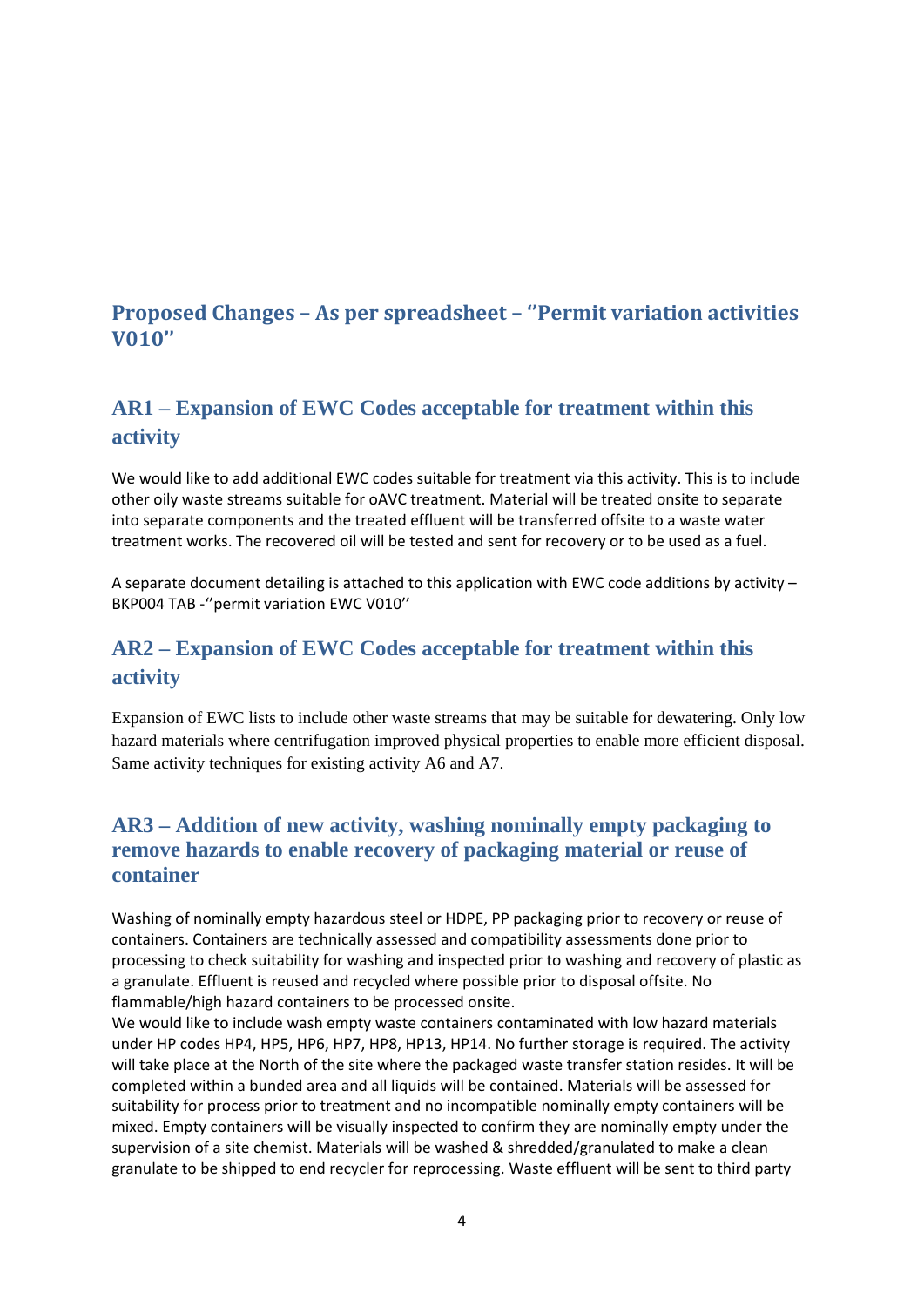treatment facility for disposal. No POPs, HP3, HP2 or other high hazard residues will be washed onsite.

Washing and shredding activities will only be completed in a bunded area within the transfer station. Contaminated water will be stored in storage tanks contained within secondary containment.

Where possible containers will be washed for reuse to and comply with BAT.

#### **AR4 – New activity – Hand sorting of batteries to enable their recovery**

We would like to hand sort mixed portable batteries by chemistry to enable their recovery. We will be applying for an ABTO/ABE and already receive mixed portable batteries from our customers that we transfer to another ABTO/ABE for treatment. The process will consist of transferring material onto a table to allow sorting by hand into their individual chemistries prior to shipping to end recyclers. The site will handle automotive and industrial batteries as separately collected fractions and these will be sent to end disposal for recovery. Treatment sites used will comply with BAT and meet the minimum recycling efficiencies for the ABE approval. Batteries will only be sorted in a bunded area within the transfer station by trained staff and sorted batteries will be packed in accordance with ADR / IMDG / HSG71 and electrically insulated to prevent short-circuit. Sorted Primary & Secondary Lithium batteries will be packed in steel or plastic containers (steel with >0.1mm thickness non-conductive liner) & packed within inert packing material (either vermiculite or kiln dried sand <10% moisture content). All other battery chemistries will be stored in a bunded area in sealed containers. Any wet celled industrial batteries will be stored in sealed plastic containers in a bunded area. Lithium Metal and Lithium Ion batteries will be stored in a separate metal container adjacent to the WEEE storage area.

#### **AR5 – Expansion of EWC Codes for repacking**

We wish to expand the range of EWC codes for repacking in-line with codes we can accept for storage and transfer. Any dusty or fibrous wastes are omitted from this activity.

# **AR6 – Expansion of hazardous EWC Codes for storage pending recovery or disposal**

We wish to expand the range of EWC codes for storage pending recovery or disposal. We also wish to increase the total amount of material stored onsite associated with this activity from 300 Tonnes to 750 tonnes at any given time. This is to allow for expansion of activities onsite and will be achievable within current storage area.

# **AR7 – Expansion of Non Hazardous EWC codes for dewatering and expansion of activity**

We wish to expand the list of EWC codes for dewatering via onsite processes. We will operate the same processes for this activity.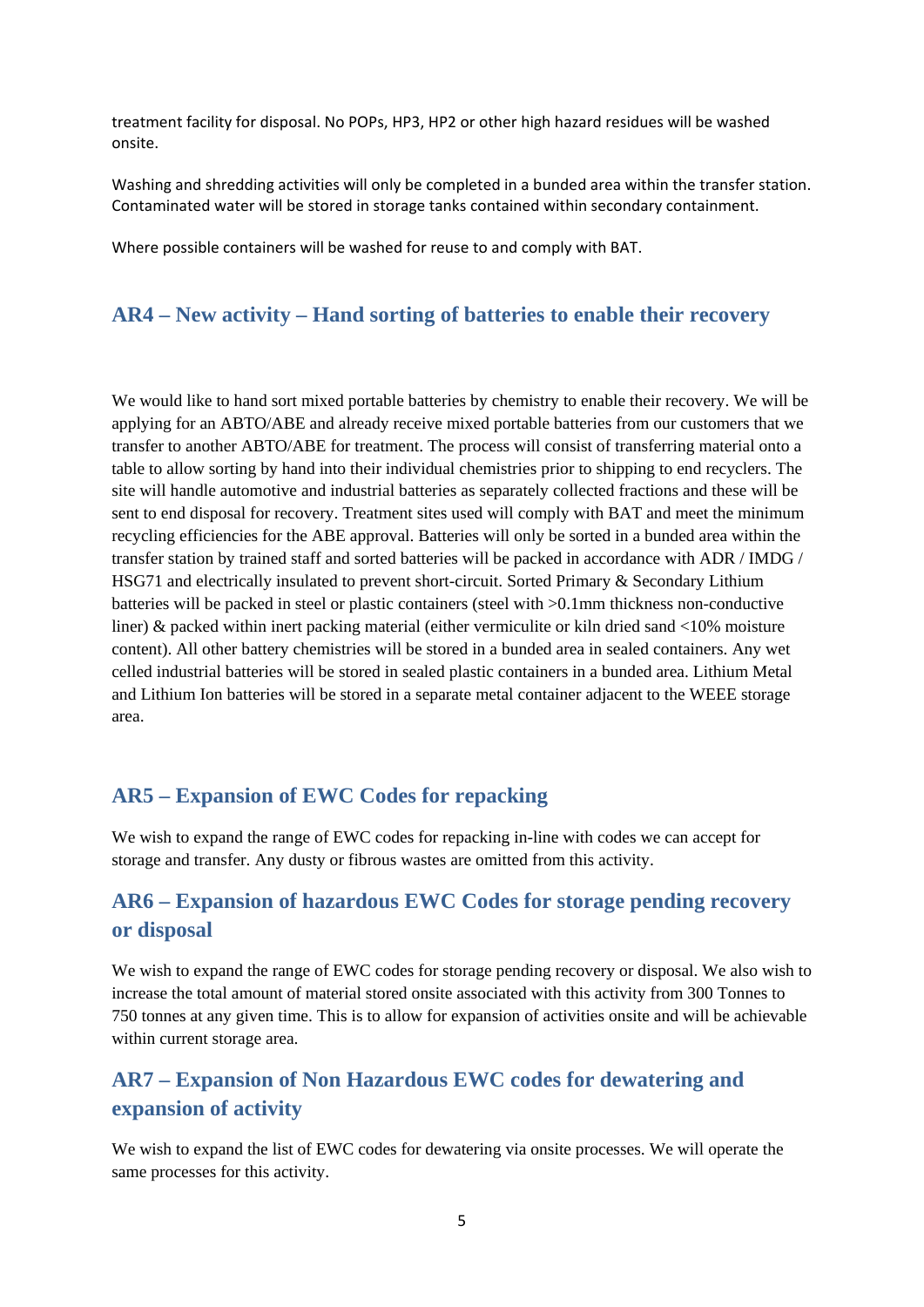# **AR8 – Combination of 2 Activities, EWC code addition and expansion of techniques**

We wish to expand the list of EWC codes for this activity. We to install a material separation and washing plant to enable us to recover recyclable inorganic materials from these wastes. We wish to extend the description of the activities to enable more efficient handling of solid / sludge fractions and potentially allow for greater material recovery from non-hazardous wastes. This will include particle size separation, density separation and washing of solids from this activity.

# **DAA1 – Addition of EWC Codes**

We wish to expand the list of Non Hazardous EWC codes accepted at the facility.

#### **DAA2 – Addition of EWC Codes**

We wish to expand the list of Non Hazardous EWC codes acceptable at the site for this operation in line with DAA1.

# **DAA3 – Addition of 1 EWC Code**

We wish to add 1 EWC code to this permitted activity.

#### **DAA4 – New directly associated activity washing non-hazardous packaging**

We wish to add a directly associated activity of washing and shredding/granulating non hazardous packaging to enable it's recovery. It will be limited to waste materials in table 2.11

# **DAA5 – New directly associated activity removing excess solids and washing tankers**

We wish to add a directly associated activity of solid removal and washing of road tankers. This will be completed in the main yard on a sealed impermeable surface within the bunded area. Liquids are residues will be collected and treated through the liquid treatment plant as appropriate. The solids will be treated through the dewatering equipment or sent to a third party facility to be processed.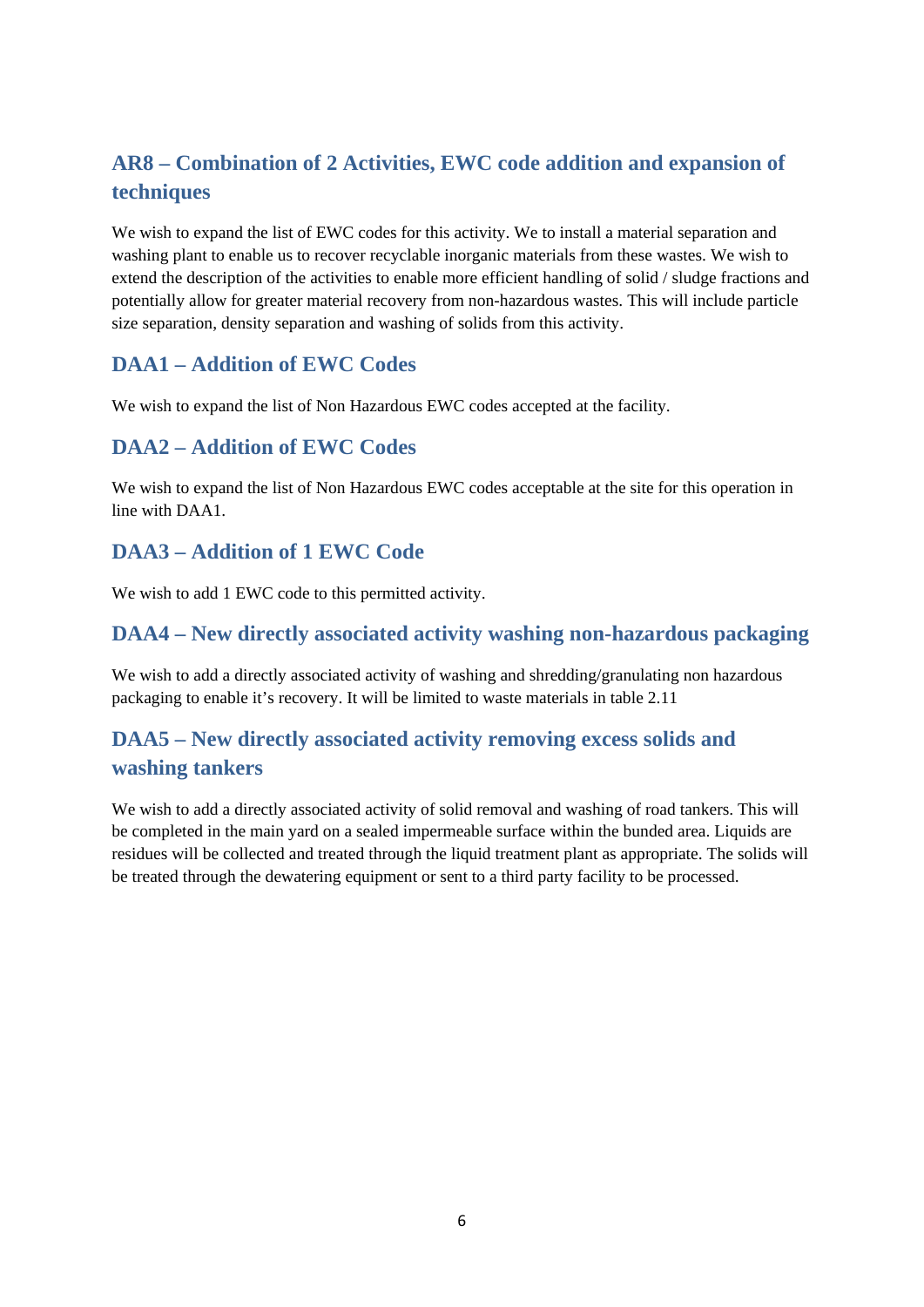# **Environmental Impacts of Proposed Changes**

Each Activity is detailed in the attached Environmental Risk Assessment but we do not envisage any increased risk of environmental hazard via emission or discharge.

The increased storage capacity reflects only the current site infrastructure and is not being extended past current capabilities therefore we believe there is no increased risk of fire, nor will there be an increase in current volumes of combustible waste streams on site. All activities are proposed to reduce our environmental footprint by treating and recovering more waste directly on site and reducing transfer.

#### **Emissions**

#### Emissions to Air

There are no new process emission points to air from the proposed changes at site.

#### Emissions to Water / Sewer

There will be no direct emissions to controlled waters or sewers from the proposed changes at site.

#### Emissions to Land

No direct emissions to land will occur as a result of this variation.

#### **Other Aspects**

#### Raw Material Usage

There are no changes to waste materials stored at the site. The water usage for the facility will increase for washing hazardous containers. This is estimated to be approximately 5,000L/week of water but will depend on throughput. Where possible surface water will be reused for this activity and water from site roofs will be collected. The new activity AR8 will be water neutral as the water for washing the product is recycled from the wet waste delivered in

#### **Waste**

There are no changes to the proposed waste streams generated at the site. The waste from the treatment processes will be better separated to allow greater recovery.